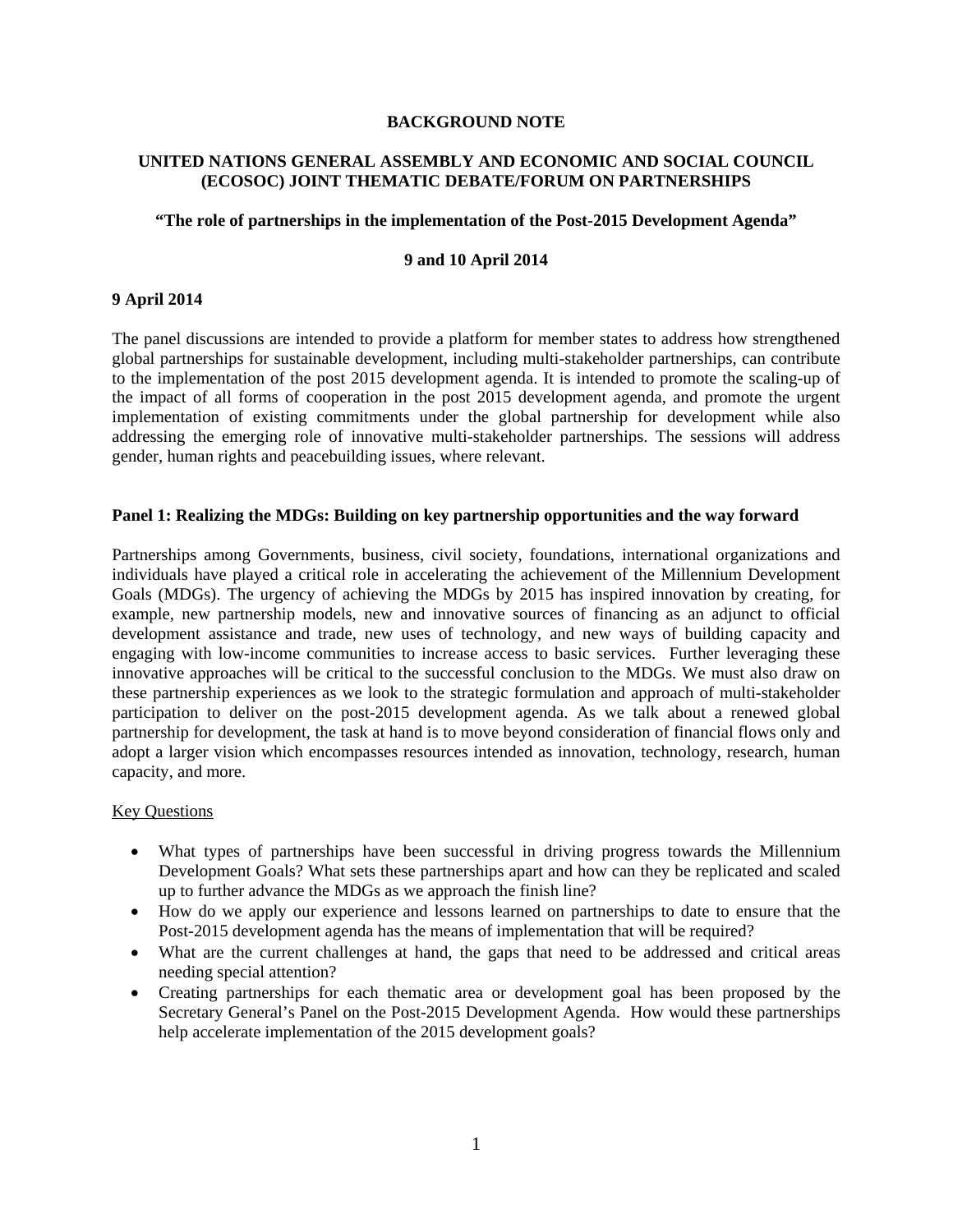### **Panel 2: Collaborating with businesses, foundations, civil society and other actors in support of the Post-2015 Development Agenda**

Implementing a unified and universal Post-2015 development agenda that is broader in scope will require additional capacity and mobilization of resources. The role of the private sector, philanthropy, and civil society has dramatically expanded in size, sophistication, and global reach. These players are pivotal in bringing to the table innovative methods and strengthened tools for leveraging funding, creating decent employment, technology, innovation and research. As Member States work toward a shared vision for a post-2015 development agenda, further exploring in particular the role of private sector engagement to accelerate the achievement of the future development agenda may offer valuable insights. It would be important to create an enabling policy and institutional environment, including incentives that would lead to stronger engagement and involvement by the businesses, foundations and other actors to ensure the success of the new development agenda in the post-2015 era.

# Key Questions

- What kinds of additional efforts are needed to support the development of more transformational partnerships at the local level, which have greater potential for scale and impact?
- What kinds of policy changes might be needed to accelerate partnerships and enhance multistakeholder collaboration in the Post-2015 environment?
- How can local capacity be enhanced to strengthen existing partnerships and accelerate creation of new ones? What operationally is required to enhance the design, development, and implementation of transformational partnerships that impact a wider range of issue areas and that promote sustainable development, through the integration of its three dimensions?

# **Panel 3: Towards a more effective framework for monitoring the implementation of global development goals**

A robust monitoring and accountability mechanism will be critical for the successful implementation of the Post-2015 Development agenda. The lack of an effective framework is often seen as one of the explanatory factors for gaps in MDG implementation. These mechanisms can help ensure that shared values, goals and resources are upheld and that stakeholders, including governments, commit to inclusive and sustainable development. Engaging with a diverse mix of stakeholders through partnership efforts also allows for shared decision-making and responsibilities to enhance transparency, credibility and legitimacy. The architecture of accountability frameworks needs to be flexible enough to accommodate the diverse nature of partnerships and partners. Sharing of lessons learned and further exploring ways to engage diverse constituencies is critical to deepen the understanding of the challenges and opportunities to advance best practices in partnering.

- What should a monitoring and accountability framework look like?
- What are some examples of accountability practices that can be used by the various partners, for example, by member states, donors, private sector companies, foundations and NGOs?
- How would different types of accountability frameworks inter-connect and function as a whole?
- What are the lessons learned from the MDG experience that can be transferred to the post-2015 experience?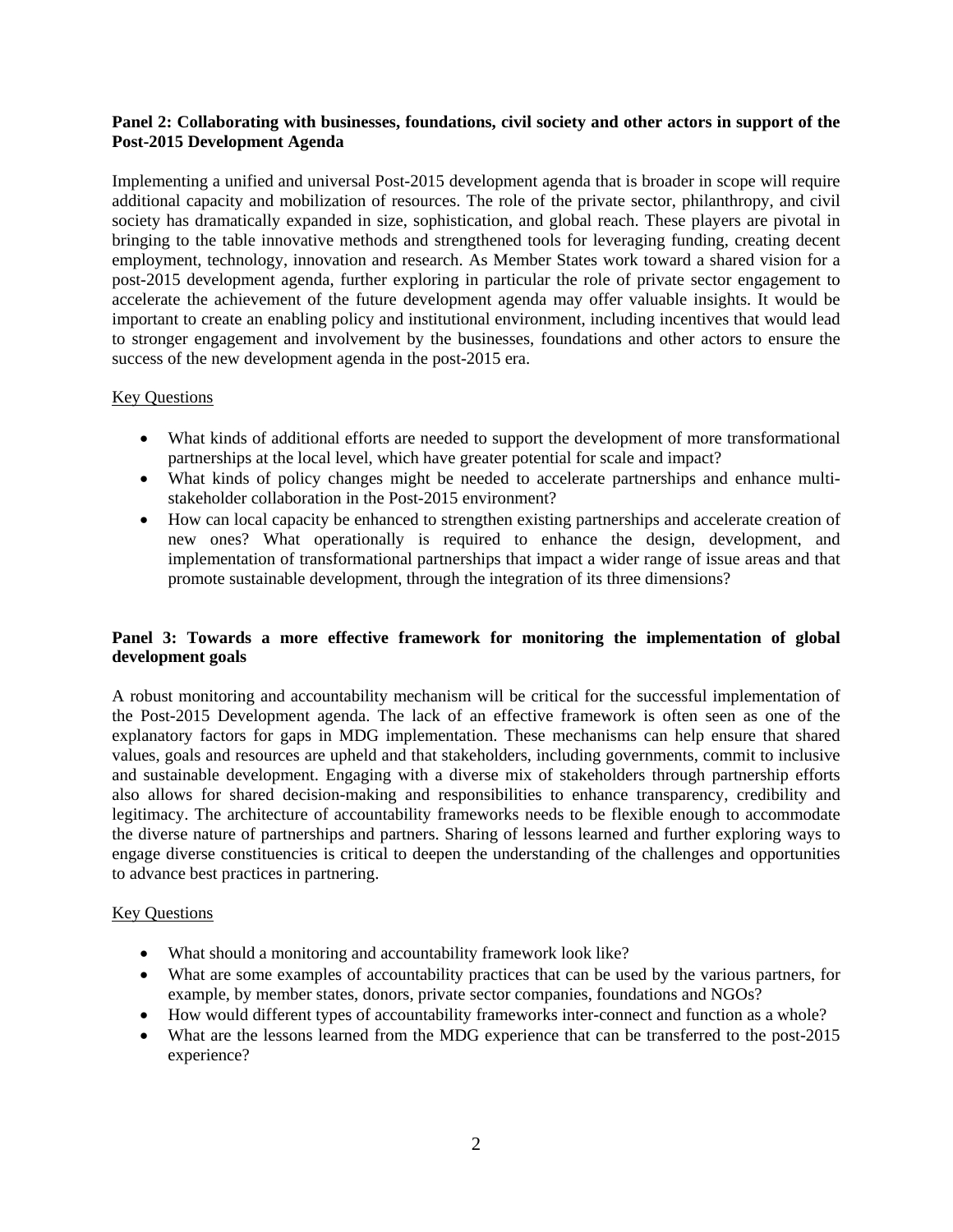### **10 APRIL 2014**

These panel discussions will provide a link between the interactive multi-stakeholder policy discussions of 9 April 2014 with the more solutions and outcome-oriented discussion of 10 April 2014. The objective of these roundtable discussions is to generate ideas and concrete solutions for specific sustainable development challenges through multi-stakeholder partnerships, with special attention to SIDS, LLDCs, LDCs and MICs. The outcomes of those discussions will help inform major conferences being held in 2014, namely the Third Conference for Sustainable Development of Small Island Developing States of SIDS which will be held in Samoa from 1-4 September 2014, the Ministerial Conference on New Partnerships for the Development of Productive Capacities of LDCs to be hosted by the Government of Benin in July 2014 and the Comprehensive Ten-Year Review Conference of the Almaty Programme of Action to be held 3-5 November 2014 in Vienna, Austria. The sessions will address gender, human rights and peacebuilding issues, where relevant.

#### **Panel 4: Scaling up partnership opportunities in food and nutritional security and marine resources**

According to the Food and Agricultural organization (FAO), 842 million or one in eight people suffer hunger every day. The costs to society include lost productivity, health, well-being, decreased learning ability and overall reduced fulfilment of human potential. Malnutrition is associated with food insecurity, is particularly impactful on the unborn and young children, leading to impaired cognitive development and stunting. Eradicating food and nutritional insecurity must begin with increasing investment in food and agricultural investment. Fisheries and aquaculture also a vital source of food and therefore the unsustainable use of marine resources should also be addressed. Investing in "Blue Growth" and ensuring the sustainable management and use of aquatic resources is particularly important for small island developing states (SIDS). Solutions to food and nutritional security also rests on creating non-farm rural employment opportunities and promoting rural development while at the same time strengthening the resilience of farming systems and food supplies to climate change. While there is no magic wand, publicprivate partnerships are indispensable to bringing science, technology, financing and capacity building to tackle food and nutritional insecurity. Examples of multi-stakeholder partnerships of a public-private sector nature include the Zero Hunger Challenge and Scaling up Nutrition Movement as well as the Global Partnerships for Oceans.

- What types of partnerships can be mutually beneficial for improving food and nutritional security and marine resources? Which areas would these partnerships be most effective?
- What are the main concerns and/or conflicts of interest related to multi-stakeholder partnerships for food and nutritional security and marine resources, and how can these concerns be addressed?
- What are the best practices and lessons learned from multi-stakeholder partnerships on food and nutritional security and marine resources?
- How can best practice examples be replicated in different regions or states? And how can governments, particularly in vulnerable states, attract multi-stakeholder partnerships that contribute to food and nutritional security and marine resources?
- Food security and nutrition, as well as marine resources, oceans and seas are both focus areas for consideration of future development goals. How can existing experience from multi-stakeholder partnerships inform the discussion on future development goals in these areas and stem from concrete solutions that are currently or previously successful in existing partnerships that address these issues?